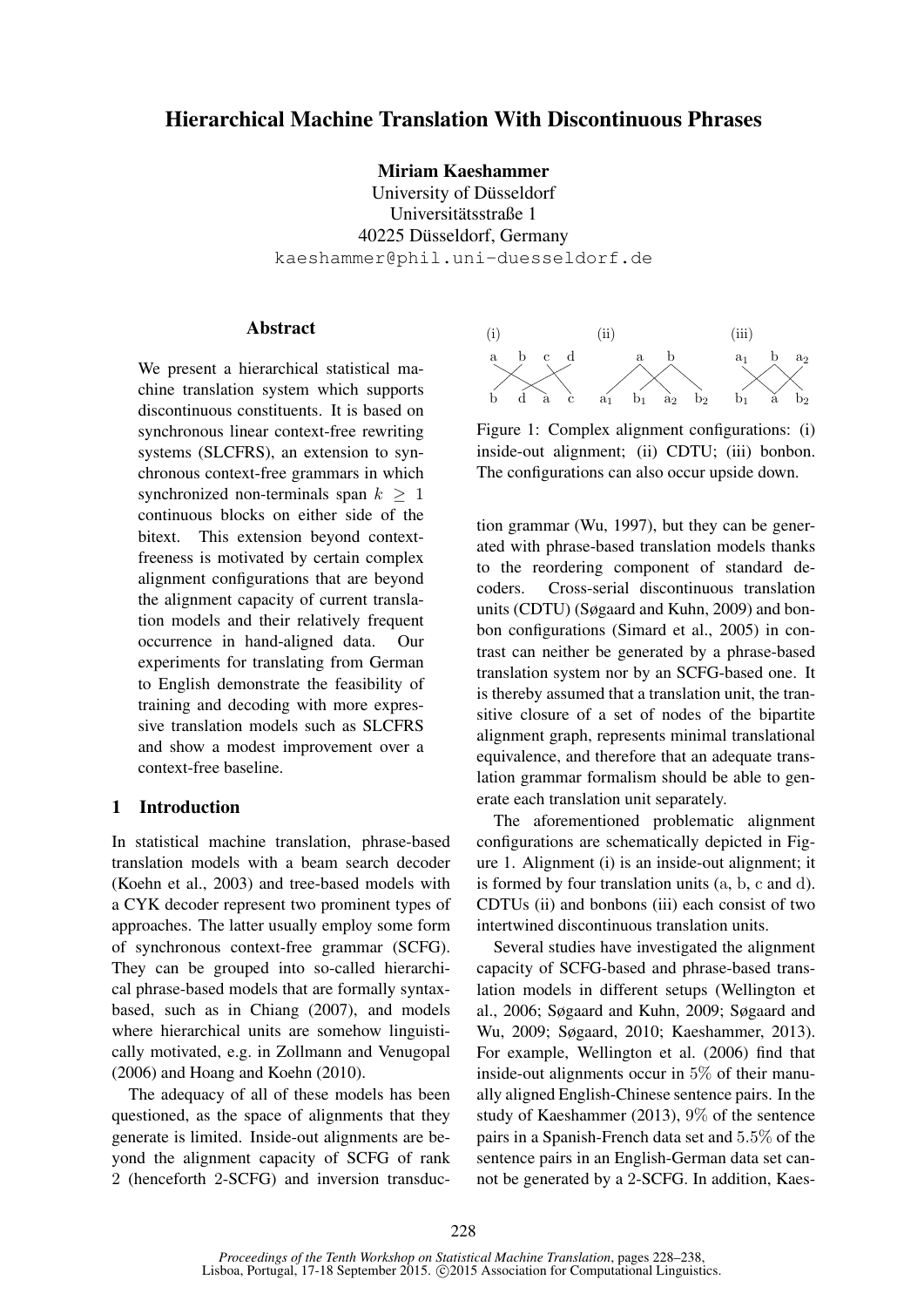hammer and Westburg (2014) qualitatively investigate the instances of the complex alignment configurations in the same English-German data set and find that even though some of them are due to annotation errors, most of them are correctly annotated phenomena that one would like to be able to generate when translating.

To be able to induce the alignment configurations in question, more expressive translation models and corresponding decoding algorithms are necessary. For the phrase-based models, Galley and Manning (2010) propose a translation model that uses discontinuous phrases and a corresponding beam search decoder. For tree-based models, a grammar formalism beyond the power of context-free grammar is necessary. Søgaard (2008) proposes to apply range concatenation grammar; Kaeshammer (2013) puts forward the idea of using synchronous linear context-free rewriting systems (SLCFRS), a direct extension of SCFG to discontinous constituents. To the best of our knowledge, neither of the two proposals have resulted in an actual machine translation system.

With this work, we extend the line of research proposed in Kaeshammer (2013), and present the first full tree-based statistical machine translation system that allows for discontinuous constituents. It is thus able to produce the complex alignment configurations in Figure 1. As such, it combines the advantage of being able to learn and generate discontinuous phrases with the benefits of treebased translation models.

Currently, our system is hierarchical phrasebased, i.e. it does not make use of linguistically motivated syntactic annotation. However, it will be straightforward to transfer methods to integrate linguistic constituency information from the SCFG-based machine translation literature (such as Zollmann and Venugopal (2006)) to our approach. This is particularly interesting, since, in the monolingual parsing community, approaches that are able to produce constituency trees with discontinuous constituents have become increasingly popular (Maier, 2010; van Cranenburgh and Bod, 2013; Kallmeyer and Maier, 2013). Recently, such parsers have reached a speed with which it would actually be feasible to parse the training set of a machine translation system (Versley, 2014; Maier, 2015; Fernández-González and Martins, 2015), which is necessary to train syntactically motivated translation grammars.

In this work, we define a translation model based on SLCFRS, explain the training of a corresponding hierarchical phrase-based grammar, provide details about a corresponding decoder and results of experiments for translating from German to English.

## 2 Model

Our translation model is a weighted synchronous LCFRS. Conceptually, this grammar formalism is very close to synchronous CFG, with the addition that non-terminals span tuples of strings (instead of just strings) on either side of the bitext. Just as SCFGs, an SLCFRS can be used for synchronous parsing of parallel sentences as well as for translating monolingual sentences. For the latter, the source side of the synchronous grammar is used to parse the input text, thereby generating target side derivations from which the translations can be read off.

#### 2.1 Synchronous LCFRS

An LCFRS<sup>1</sup> (Vijay-Shanker et al., 1987; Weir, 1988) is a tuple  $G = (N, T, V, P, S)$  where N is a finite set of non-terminals with a function  $dim: N \rightarrow \mathbb{N}$  determining the *fan-out* of each  $A \in N$ ; T and V are disjoint finite sets of terminals and variables;  $S \in N$  is the start symbol with  $dim(S) = 1$ ; and P is a finite set of rewriting rules

$$
A(\alpha_1, ..., \alpha_{dim(A)}) \to A_1(Y_1^{(1)}, ..., Y_{dim(A_1)}^{(1)})
$$

$$
\cdots A_m(Y_1^{(m)}, ..., Y_{dim(A_m)}^{(m)})
$$

where  $A, A_1, \ldots, A_m \in N$ ,  $Y_j^{(i)} \in V$  for  $1 \leq$  $i \leq m, 1 \leq j \leq dim(A_i)$  and  $\alpha_i \in (T \cup V)^*$  for  $1 \leq i \leq dim(A)$ , for a *rank*  $m \geq 0$ . For all  $r \in P$ , it holds that every variable  $Y$  in  $r$  occurs exactly once in the left-hand side (LHS) and exactly once in the right-hand side (RHS) of  $r$ .

A non-terminal is instantiated with respect to some input string  $w$  such that terminals and variables are consistently mapped to  $w$ . A rule  $r$  explains how an instantiated LHS non-terminal can be rewritten by its instantiated RHS non-terminals. A derivation starts with the start symbol  $S$  instantiated to the input string  $w$ . All strings that can

<sup>&</sup>lt;sup>1</sup>We use the syntax of simple range concatenation grammars (Boullier, 1998), an equivalent formalism.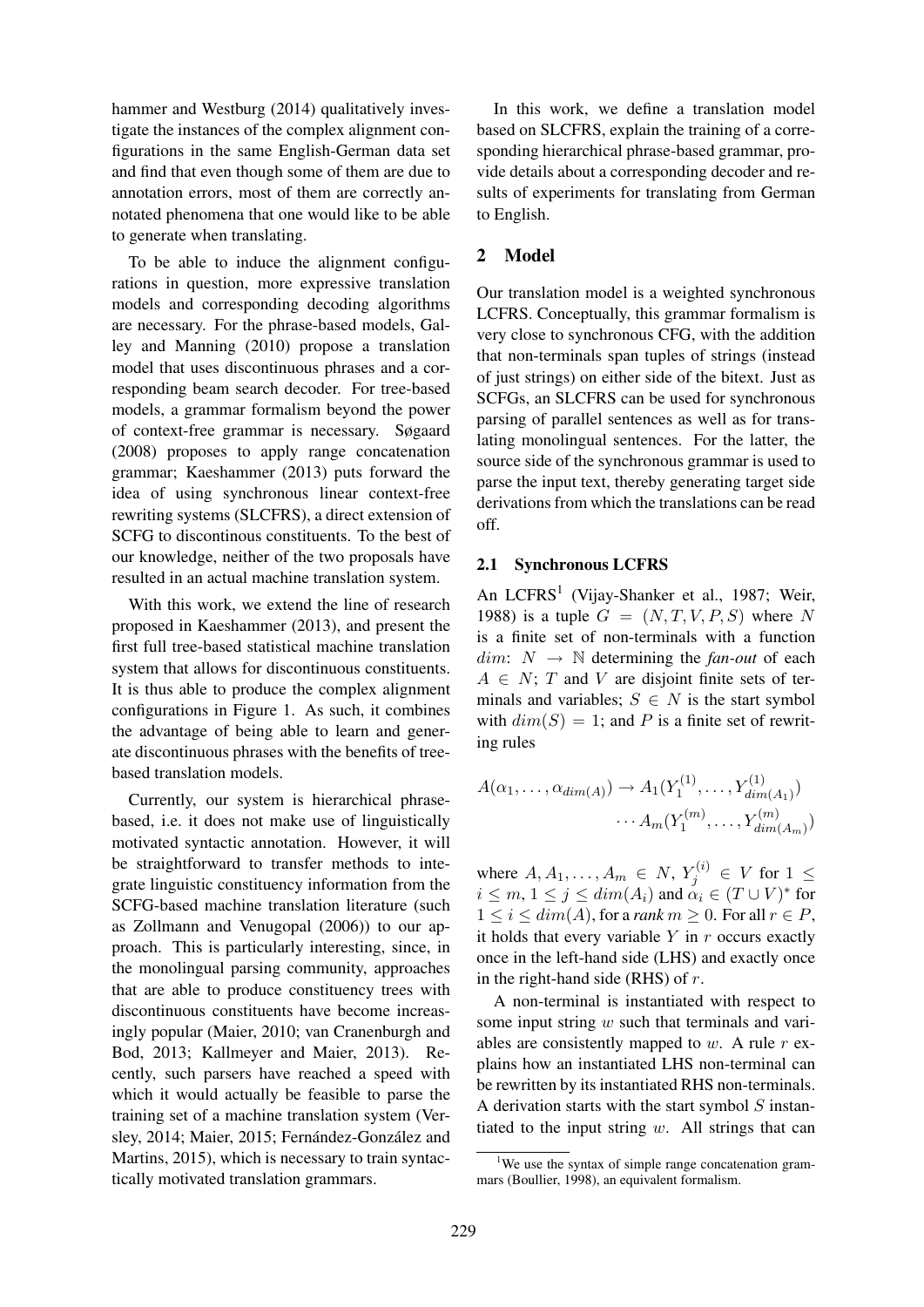$$
\langle A(a,c) \rightarrow \varepsilon , \quad C(a,c) \rightarrow \varepsilon \rangle
$$
  
\n
$$
\langle B(b,d) \rightarrow \varepsilon , \quad D(bd) \rightarrow \varepsilon \rangle
$$
  
\n
$$
\langle A(aX,cZ) \rightarrow A_{\Box}(X,Z) , \quad C(aX,Zc) \rightarrow C_{\Box}(X,Z) \rangle
$$
  
\n
$$
\langle B(bY,dU) \rightarrow B_{\Box}(Y,U) , \quad D(bYd) \rightarrow D_{\Box}(Y) \rangle
$$
  
\n
$$
\langle S(XYZU) \rightarrow A_{\Box}(X,Z)B_{\Box}(Y,U) , \quad S(XYZ) \rightarrow C_{\Box}(X,Z)D_{\Box}(Y) \rangle
$$

Figure 2: Rules of an SLCFRS for  $L =$  $\{\langle a^n b^m c^n d^m, a^n b^m d^m c^n \rangle \mid n, m > 0\},\$  taken from Kaeshammer (2013).

be rewritten to  $\varepsilon$  are in the language of the grammar. For more formal definitions, see for example Kallmeyer (2010).

The *rank* of a grammar G is the maximal rank of any of its rules, and its *fan-out* is the maximal fan-out of any of its non-terminals. G is called a  $(u, v)$ -LCFRS if it has rank u and fan-out v. A CFG is the special case of an LCFRS with fan-out  $v = 1$ . An LCFRS is *monotone* if, for every rule and every RHS non-terminal, the order of the variables in the arguments of this non-terminal is the same as the order of these variables in the arguments of the LHS non-terminal of this rule. This means that the order of (instantiated) arguments of the LHS non-terminal of a rule always corresponds to their order in the input sentence. An LCFRS is called  $\varepsilon$ -free if all of its rules in P are  $\varepsilon$ -free, which means that none of their LHS arguments is the empty string  $\varepsilon$ <sup>2</sup>.

The definition of synchronous LCFRS (SLCFRS) follows the definition of synchronous CFG, as for example in Satta and Peserico (2005). An SLCFRS (Kaeshammer, 2013) is a tuple  $G = (N_s, N_t, T_s, T_t, V_s, V_t, P, S_s, S_t)$  where  $N_s$ ,  $T_s$ ,  $V_s$ ,  $S_s$ , resp.  $N_t$ ,  $T_t$ ,  $V_t$ ,  $S_t$  are defined as for LCFRS. They denote the alphabets for the *source* and *target side* respectively. P is a finite set of synchronous rewriting rules  $\langle r_s, r_t, \sim \rangle$  where  $r<sub>s</sub>$  and  $r<sub>t</sub>$  are LCFRS rewriting rules based on  $N_s$ ,  $T_s$ ,  $V_s$  and  $N_t$ ,  $T_t$ ,  $V_t$  respectively, and  $\sim$  is a bijective mapping of the non-terminals in the RHS of  $r_s$  to the non-terminals in the RHS of  $r_t$ . This link relation is represented by co-indexation in the synchronous rules. During a derivation, the yields of two co-indexed non-terminals have to be explained from one synchronous rule.  $\langle S_s, S_t \rangle$ is the start pair. In such a derivation, we call the yield of S<sup>s</sup> the *source side yield* and the yield of  $S_t$  the *target side yield*. SLCFRS are equivalent to

$$
\langle S_{\boxed{1}}(aabcd), S_{\boxed{1}}(aabccc) \rangle
$$
  
\n
$$
\Rightarrow \langle A_{\boxed{2}}(aa, cc) B_{\boxed{3}}(b, d), C_{\boxed{2}}(aa, cc) D_{\boxed{3}}(bd) \rangle
$$
  
\n
$$
\Rightarrow \langle A_{\boxed{2}}(aa, cc), C_{\boxed{2}}(aa, cc) \rangle
$$
  
\n
$$
\Rightarrow \langle A_{\boxed{4}}(a, c), C_{\boxed{4}}(a, c) \rangle
$$
  
\n
$$
\Rightarrow \varepsilon
$$

Figure 3: Derivation of  $\langle aabcd, aabdcc \rangle$  using the rules in Figure 2.

simple range concatenation transducers (Bertsch and Nederhof, 2001).

Figure 2 shows an example. The synchronous rules translate cross-serial dependencies into nested ones. A sample derivation is shown in Figure 3.

The tuple  $(N_s, T_s, V_s, P_s, S_s)$  is called the source side grammar  $G_s$  and  $(N_t, T_t, V_t, P_t, S_t)$ the *target side grammar*  $G_t$ , where  $P_s$  is the set of all  $r_s$  in P and  $P_t$  is the set of all  $r_t$  in P. The *rank*  $u$  of a SLCFRS  $G$  is the maximal rank of  $G_s$ and  $G_t$ , and the *fan-out* v of G is the sum of the fan-outs of  $G_s$  and  $G_t$ . One may write  $v_{v_{G_s}|v_{G_t}}$  to make clear how the fan-out of  $G$  is distributed over the source and the target side. As in the monolingual case, a corresponding grammar G is called a  $(u, v)$ -SLCFRS. The rank of the corresponding grammar in Figure 2 is 2 and its fan-out  $4_{2|2}$ . We call an SLCFRS *monotone* if the source side grammar as well as the target side grammar is monotone. We call an SLCFRS ε*-free* if the source side grammar as well as the target side grammar is  $\varepsilon$ free.

We further define some terms which will be used in the following sections. A *range* in a string  $w_1^n$  is a pair  $\langle l, r \rangle$  with  $0 \le l \le r \le n$ . Its *yield*  $\langle l, r \rangle(w)$  is the string  $w_{l+1}^r$ . The yield of a vector of ranges  $\rho(w)$  is the vector of the yields of the single ranges.

#### 2.2 Definition

Given a source sentence f and an SLCFRS, generally, many derivations will have  $f$  as the source side yield, leading to many (different) target side yields, i.e. possible translations e. As it is standard in statistical machine translation, we use a loglinear model over derivations  $D$  to weight those translation options. The definition closely follows the model definition for SCFG, see Chiang (2007)

<sup>&</sup>lt;sup>2</sup>An LCFRS is also  $\varepsilon$ -free if it contains a rule  $S(\varepsilon) \to \varepsilon$ , but  $S$  does not appear in any RHS of the rules in  $P$ .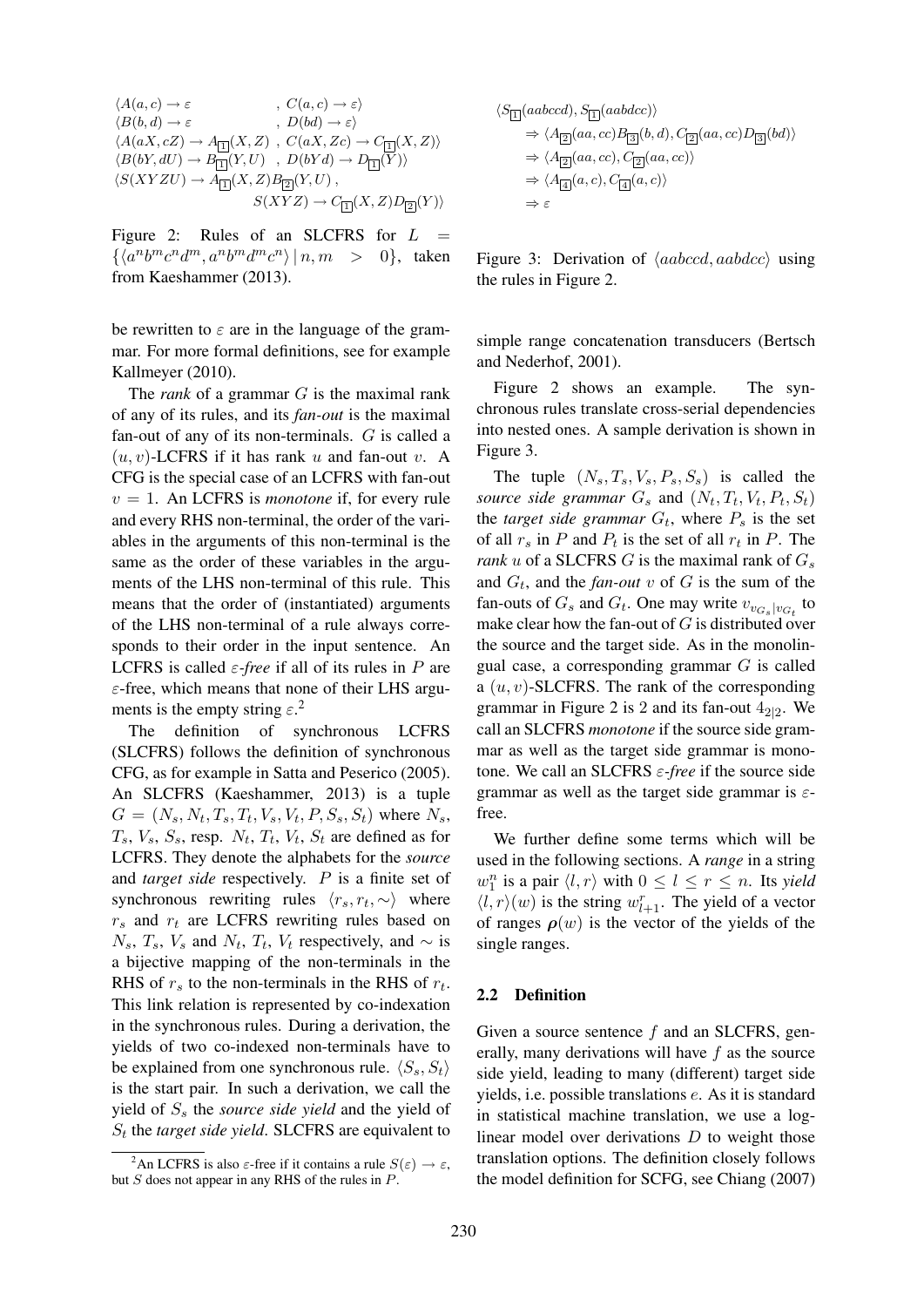for example.

$$
P(D) \propto \prod_i \phi_i(D)^{\lambda_i}
$$

$$
\propto P_{LM}(e)^{\lambda_{LM}} \cdot w(D)
$$

where  $\phi_i$  are features defined on the derivations, and  $\lambda_i$  are feature weights to be set during tuning. An n-gram language model provides a feature  $P_{LM}(e)$  for the probability of seeing the target sentence  $e$  as derived by  $D$ . The other features  $(i \neq LM)$  are defined on the rules of a weighted SLCFRS which are used in the derivation D.

A weighted SLCFRS is an SLCFRS that is additionally equipped with a weight function  $w$  which assigns a weight to each synchronous rule  $r \in P$ . To fit the log-linear model, we define  $w$  as

$$
w(r) = \prod_{i \neq LM} \phi_i(r)^{\lambda_i}
$$

The weight of a derivation  $D$  is then

$$
w(D) = \prod_{r \in D} w(r)
$$

#### 2.3 Features

We use the following standard features  $\phi_i(r)$ :

- translation probabilities in both directions  $P(r_s|r_t)$  and  $P(r_t|r_s)$ ,
- lexical weights  $lex(r_s|r_t)$  and  $lex(r_t|r_s)$ (Koehn et al., 2003) that estimate how well the terminals in the rule translate to each other,
- a rule penalty  $\exp(1)$ ,
- a word penalty  $\exp(-|w_t|)$  where  $|w_t|$  is the number of terminals that occur in  $r_t$ .

In addition, we devise features that characterize the amount of expressivity beyond contextfreeness of the applied rules. The *source gap degree* of r is the fan-out of  $r_s$  minus 1, and the *target gap degree* of r is the fan-out of  $r_t$  minus 1. See Maier and Lichte (2011) for more details about gap degree. These features can be read off the rules r directly. They allow the model to learn a preference for or against using the more powerful rules.

We also use glue rules, as proposed by Chiang (2005), which allow for a monotone combination of synchronous constituents as in a phrase-based model. A glue rule feature of value  $\exp(1)$  with its weight  $\lambda_{glue}$  controls their usage.

#### 3 Training

The synchronous rules are extracted from a corpus of parallel sentences that have already been word-aligned. Following Och and Ney (2004) and Chiang (2005), we extract all rules that are consistent with the word alignment A of a sentence pair  $\langle f, e \rangle$  in a two-step procedure. First, *initial phrase pairs* are extracted; they correspond to terminal rules. Second, hierarchical rules are created by replacing phrase pairs that are contained within other phrase pairs with non-terminals/variables.

The crucial difference to previous work on translation with SCFG is that initial phrases do not have to be continuous. Instead, a phrase is a set of word indices, as in Galley and Manning (2010). Given  $\langle f, e \rangle$  and a corresponding word alignment A, a phrase pair  $(\bar{s}, \bar{t})$  is consistent with A if the following holds:

$$
\forall (i, j) \in A : i \in \bar{s} \leftrightarrow j \in \bar{t}
$$

$$
\land \exists i \in \bar{s}, j \in \bar{t} : (i, j) \in A
$$

For each initial phrase pair  $(\bar{s}, \bar{t})$ , a terminal synchronous rule of the following form is created and added to P:

$$
\langle X(\boldsymbol{\rho}_s(f)) \to \varepsilon, X(\boldsymbol{\rho}_t(e)) \to \varepsilon \rangle
$$

 $\rho_s$  and  $\rho_t$  are range vectors, applied to the source sentence f and target sentence e respectively.  $\rho_s$ (respectively  $\rho_t$ ) is obtained by partitioning  $\bar{s}$  (respectively  $\bar{t}$ ) such that each subset contains all and only consecutive indices, designating a continuous block of the discontinuous phrase. Such a subset X is turned into a range  $\langle l, r \rangle$  with  $l = \min(X)$ and  $r = \max(X)$ . The ranges obtained from  $\bar{s}$ (respectively  $\bar{t}$ ), in ascending order, form  $\rho_s$  (respectively  $\rho_t$ ).

Furthermore, if P contains a rule  $\langle X(\alpha) \rangle \rightarrow$  $\Psi, X(\beta) \to \Theta$  that has been built from a phrase pair  $(\bar{s}, \bar{t})$  and the set of phrase pairs contains a pair  $(\bar{s}', \bar{t}')$  such that  $\bar{s}' \subset \bar{s}$  and  $\bar{t}' \subset \bar{t}$ , we add the following new rule to  $P$ :

$$
\langle X(\boldsymbol{\alpha}') \to \boldsymbol{\Psi} X_{\fbox{\scriptsize$\fbox{E}$}}(Y_1,\ldots,Y_{h_s}),
$$
  

$$
X(\boldsymbol{\beta}') \to \boldsymbol{\Theta} X_{\fbox{\scriptsize$\fbox{E}$}}(Z_1,\ldots,Z_{h_t})\rangle
$$

A new non-terminal  $X$  is added to the RHS of  $r_s$  and  $r_t$ .  $k$  is an index that is not yet used in the bijective mapping of non-terminals in  $\Psi$  and Θ. Range vectors  $ρ_{s'}$  and  $ρ_{t'}$  are deduced from  $\bar{s}'$ and  $\bar{t}'$  as described above. Each range in  $\rho_{s'}$  (respectively  $\rho_{t'}$ ) is associated with a variable  $Y_i$  for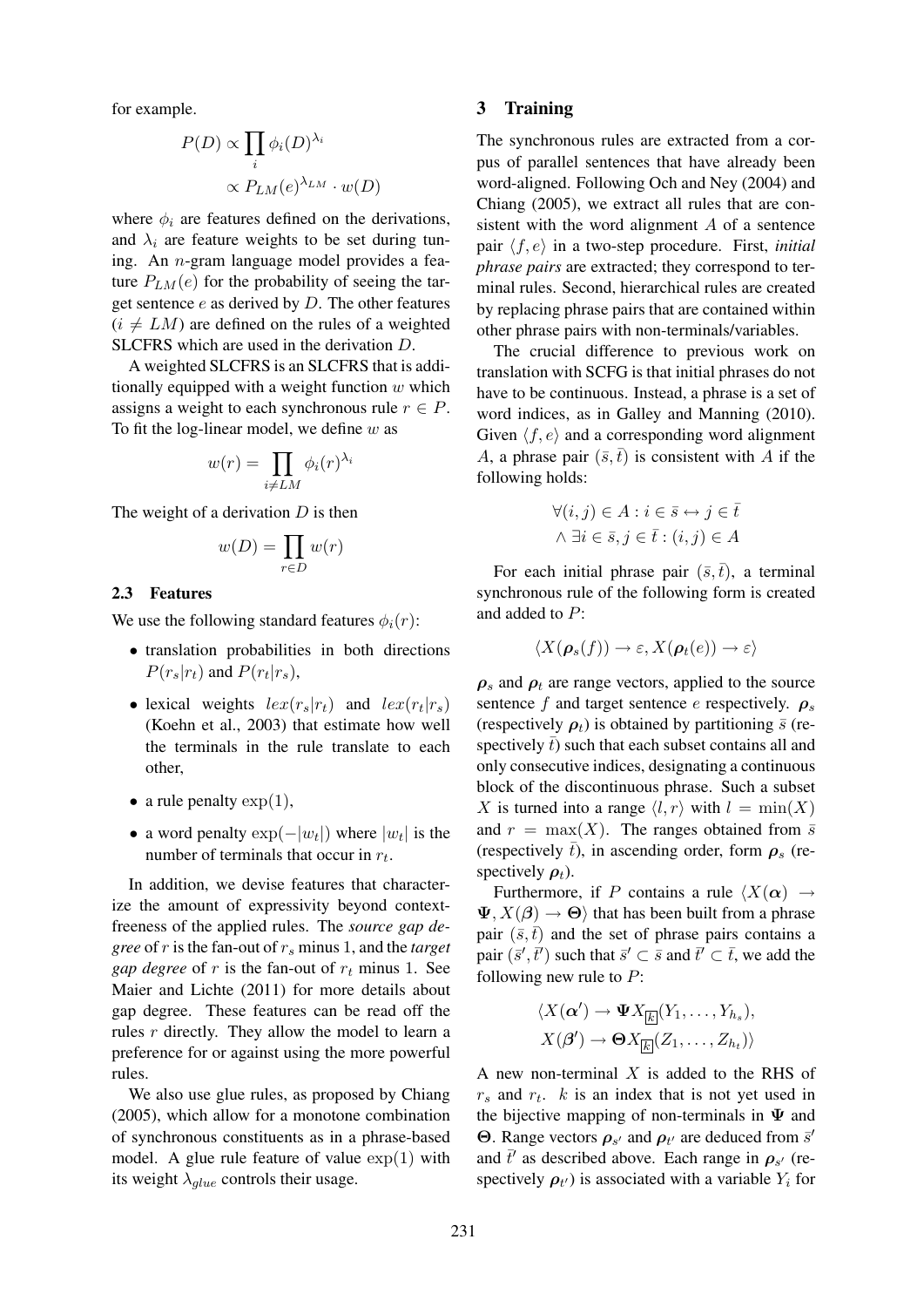je ne veux plus jouer I do not want to play anymore

#### Initial phrase pairs:

1. jouer — to play

2. veux  $-\text{do} \dots \text{want}$ 

- 3. ne veux plus do not want . . . anymore
- 4. ne veux plus jouer do not want to play anymore

#### . . .

Rules: 1.  $\langle X(\text{jouer}) \rightarrow \varepsilon, X(\text{to play}) \rightarrow \varepsilon \rangle$ 2.  $\langle X(\text{veux}) \rightarrow \varepsilon, X(\text{do}, \text{want}) \rightarrow \varepsilon \rangle$ 3.  $\langle X$ (ne veux plus)  $\rightarrow \varepsilon$ ,  $X$ (do not want, anymore)  $\rightarrow \varepsilon$ ) 4.  $\langle X$ (ne veux plus jouer)  $\rightarrow \varepsilon$ ,  $X$ (do not want to play anymore)  $\rightarrow \varepsilon$ ) 5.  $\langle X$ (ne  $Y_1$  plus)  $\to X_{\boxed{1}}(Y_1)$ ,  $X(Z_1 \text{ not } Z_2, \text{anymore}) \rightarrow X_{\boxed{1}}(Z_1, Z_2)$ 6.  $\langle X$ (ne veux plus  $Y_1 \rangle \rightarrow X_{\boxed{1}}(Y_1)$ ,  $X(\text{do not want } Z_1 \text{ anymore}) \to X_{\boxed{1}}(Z_1)$ 7.  $\langle X$ (ne  $Y_1$  plus  $Y_2 \rangle \rightarrow X_{\boxed{1}}(Y_1)X_{\boxed{2}}(Y_2),$  $X(Z_1 \text{ not } Z_2 Z_3 \text{ anymore}) \rightarrow X_{1}(Z_1, Z_2)X_{2}(Z_3)$ . . .

Figure 4: Sample rules that are extracted from the provided aligned sentence pair.

 $1 \leq i \leq h_s$  (respectively  $Z_j$  for  $1 \leq j \leq h_t$ ), where  $h_s$  (respectively  $h_t$ ) is the length of  $\rho_{s'}$  (respectively  $\rho_{s'}$ ). They have to be variables that are not yet in use in  $\alpha$  (respectively  $\beta$ ). Those variables constitute the arguments of the new synchronous non-terminal X. Accordingly,  $h_s$  and  $h_t$ are the fan-outs of  $X$  on the source and the target side respectively.  $\alpha'$  (respectively  $\beta'$ ) is created from  $\alpha$  (respectively  $\beta$ ) by replacing the terminals that correspond to ranges in  $\rho_{s'}$  (respectively  $\rho_{t'}$ ) with the variable  $Y_i$  (respectively  $Z_j$ ) that as been associated to the range. Note that this extraction yields only monotone and  $\varepsilon$ -free (S)LCFRS, which simplifies parsing.

The discontinuous rule extraction procedure is exemplified in Figure 4. Rule #5 for example was created from rule #3 by substituting phrase pair #2. Note that phrase pairs #1 and #4 are also extracted by a phrase-based system, and rules #1, #4 and #6 are also generated by a hierarchical phrase-based, i.e. SCFG-based, system. Rule #6 would usually be written down as

$$
X \to \langle
$$
ne veux plus  $X_{\overline{11}}$ , do not want to  $X_{\overline{11}}$  anymore $\rangle$ 

However, just as Galley and Manning (2010), we

extract many more rules that also capture discontinuous translation units. In addition, we also extract rules which are discontinuous and hierarchical at the same time. They capture relationships between possibly discontinuous translation units.

Enumerating all discontinuous phrase pairs is exponential in the maximum phrase length. Therefore, in addition to the constraints that are generally set for SCFG extraction (e.g. phrase length, number of non-terminals, adjacent non-terminals on the source side, unaligned words at phrase edges, see Chiang (2007)), we also restrict the number of words that can be in a gap, we disallow unaligned blocks, and we restrict the number of continuous blocks in a phrase to 2. The latter is motivated by the results presented in Kaeshammer (2013) where a fan-out of  $4_{2|2}$  is enough to derive the alignments in all data sets. We furthermore analyse the alignments of the training data before running the extraction and only allow discontinuous phrase pairs in synchronous spans which contain any of the alignment configurations that are beyond the power of SCFG.

As derivations are not observable in the training data, we use the method described in Chiang (2007) to hypothesize a distribution based on the counts of the extracted rules and then use relative-frequency estimation to obtain  $P(r_s|r_t)$ and  $P(r_t|r_s)$ .

#### 4 Decoder

Our decoder closely follows the methodology of current SCFG decoders, with the difference that it is able to handle source and target discontinuities in the form of SLCFRS rules. The goal is to find the target sequence  $e$  of the highest scoring derivation D according to the model defined in Section 2.2 that yields  $\langle f, e \rangle$ , where f is the given input sentence.

We parse the input sentence with a bottom-up CYK parser using the source side of the SLCFRS translation grammar. This corresponds to monolingual probabilistic LCFRS parsing, which has been described for example in Kallmeyer and Maier (2013). Using the rules, parse items are built. They are of the form  $[A, \rho]$ , where A is a non-terminal label and  $\rho$  is a range vector indicating which part of the input is covered by this item. For the label, we use a combination of the source side label and the target side label in order to ensure valid target side derivations. Smaller items,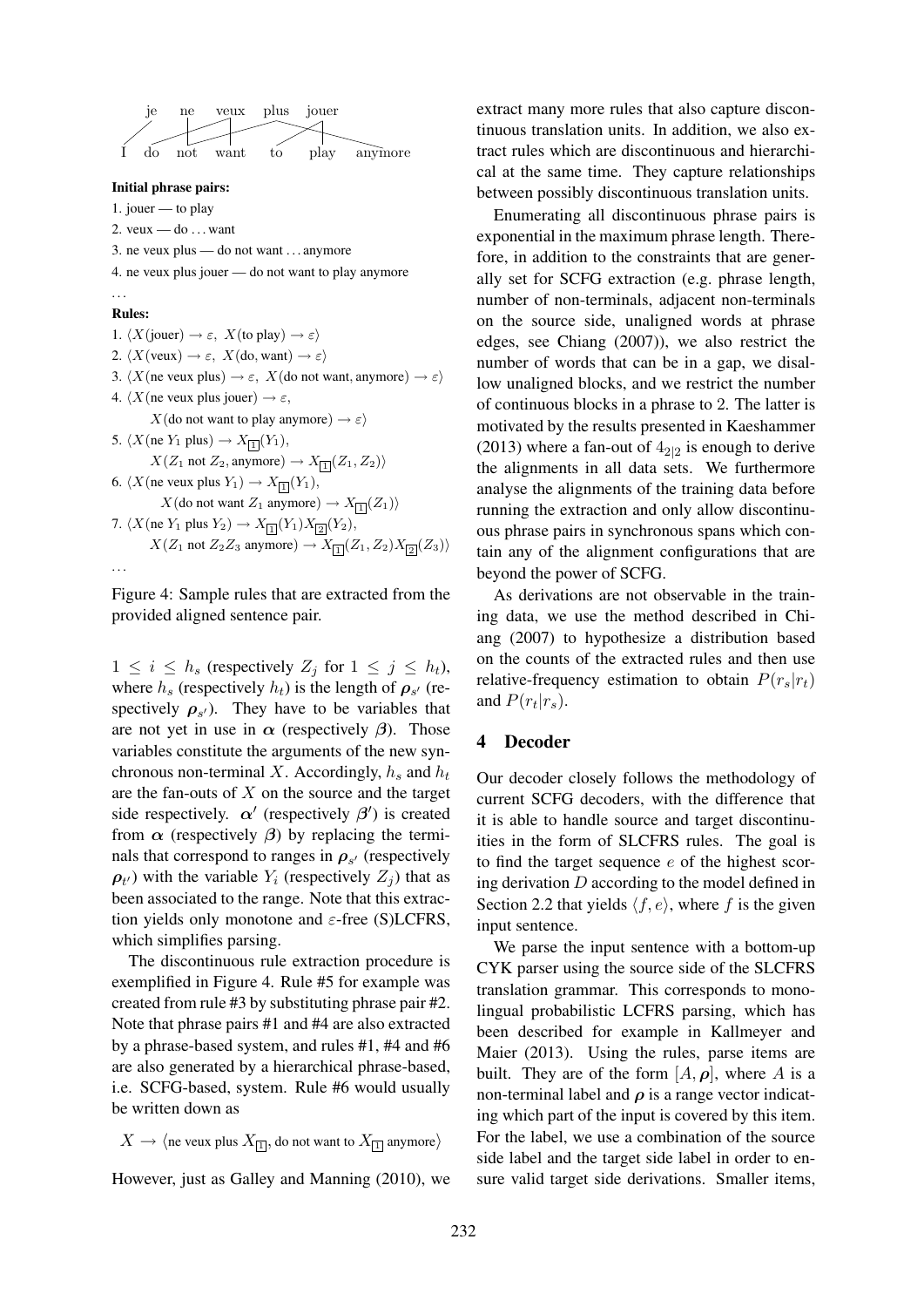i.e. items that cover less input words, are created before larger items. Equal items are combined, thereby retaining their origin via hyperedges.

When creating a new item using a specific rule, the variables and arguments in the rule have to be replaced consistently with ranges  $\langle l, r \rangle$  of the input sentence. Roughly, this means that terminals and variables are instantiated with ranges such that for ranges that are adjacent in an argument of the LHS non-terminal, the concatenation of the two ranges has to be defined, i.e.  $r_1 = l_2$  for  $\langle l_1, r_1 \rangle$  and  $\langle l_2, r_2 \rangle$ . For example, given the input  $_0$ *il*<sub>1</sub>*ne*<sub>2</sub>*mange*<sub>3</sub>*plus*<sub>4</sub>,  $X(\langle 1, 4 \rangle) \rightarrow X(\langle 2, 3 \rangle)$  is an instantiation of the source side of rule #5 from Figure 4. We can make further assumptions about rule instantiations, as our rules are all monotone,  $\varepsilon$ -free and we do not allow for empty gaps to avoid spurious ambiguity.

In the implementation, we first replace all terminals with all possible ranges with respect to the input sentence in an initialisation step; for instance  $X(\langle 1, 2 \rangle Y_1 \langle 3, 4 \rangle) \rightarrow X(Y_1)$  for the previous example. During the actual parsing, we are then only concerned with how variables are instantiated. We implement different pruning methods, such as limiting the number of target side rules for the same source side rule, and limiting the number of incoming hyperedges for one parse item.

Because of the specific form of the grammar that we have extracted (rank 2, fan-out  $4_{2|2}$ ), we implement a specific parser for (2, 2)-LCFRS. Accordingly, the range vector  $\rho$  of an item has the form  $\langle \langle i_1, j_1 \rangle, \langle i_2, j_2 \rangle \rangle$ , where  $i_2$  and  $j_2$  are undefined if the yield of the item is continuous. Such range vectors can be stored and retrieved more efficiently than general range vectors, i.e. for full LCFRS (which are typically implemented as bit vectors of the size of the input sentence). Also parsing time complexity is directly dependent on the fan-out  $v<sub>s</sub>$  of the monolingual grammar:  $\mathcal{O}(|G_s| \cdot |f|^{v_s \cdot (u+1)})$  with rank  $u = 2$  and fan-out  $v_s = 2$  in our case.

Finally, the parse hypergraph that we obtain from parsing with the source side of the grammar is intersected with an  $n$ -gram language model to also integrate  $P_{LM}(e)$ . We use cube pruning for this step (Chiang, 2007; Huang and Chiang, 2007). The difference to SCFG-based implementations is that the target string of a hypothesis that is scored by the language model is not necessarily continuous, but consists of a tuple of continuous blocks of target words, e.g.  $\langle$  do not want, anymore $\rangle$  if we would like to score a hypothesis which has been built from rule #3 in Figure 4. Therefore, each continuous block is scored separately and contributes its score to the overall score of the hypothesis. Furthermore, we need to store one language model state (simply put remembering the first and last  $n - 1$  words of the block) for each block. This means that a language model state in our implementation is a vector of conventional language model states of the length of the size of the target tuple of the hypothesis. Note that since our grammar has a target fan-out of 2, this vector has a maximal length of 2, but this is not a fixed limit in the implementation.

Since obtaining the  $k$ -best translations for a given input sentence is essential for tuning, we implement k-best extraction on the hypergraph that we obtain after cube pruning. We adopt the lazy strategy from Huang and Chiang (2005).

The decoder is implemented in C++, including code from KenL $M<sup>3</sup>$  for language modelling.

### 5 Experiments

### 5.1 Setup

We run experiments for German-to-English, based on data that has been used in the WMT 2014 translation task<sup>4</sup>. For training of the translation models, we use the parallel sentences from Europarl and the News Commentary Corpus up to a length of 30 words (1.3M sentence pairs). For language modeling, we use the KenLM Language Model Toolkit<sup>5</sup>. We train a 3-gram language model on all available monolingual English data (Europarl, News Commentary, News Crawl, 92.7M sentences). From the available development data, we use newstest2013 as the development test set (max. 25 words). From the rest, we randomly select 3000 sentence pairs of a maximal length of 25 words as development set. We further refine this set to sentences without out-ofvocabulary source words by decoding the development set once and selecting the corresponding sentences. We thus end up with 1694 sentence pairs for tuning. As our test set, we use the cleaned test set that has been made available (2280 sentence pairs with a maximal length of 30 words).

```
translation-task.html
```
<sup>3</sup>http://kheafield.com/code/kenlm/ developers/

<sup>4</sup>http://www.statmt.org/wmt14/

<sup>5</sup>http://kheafield.com/code/kenlm/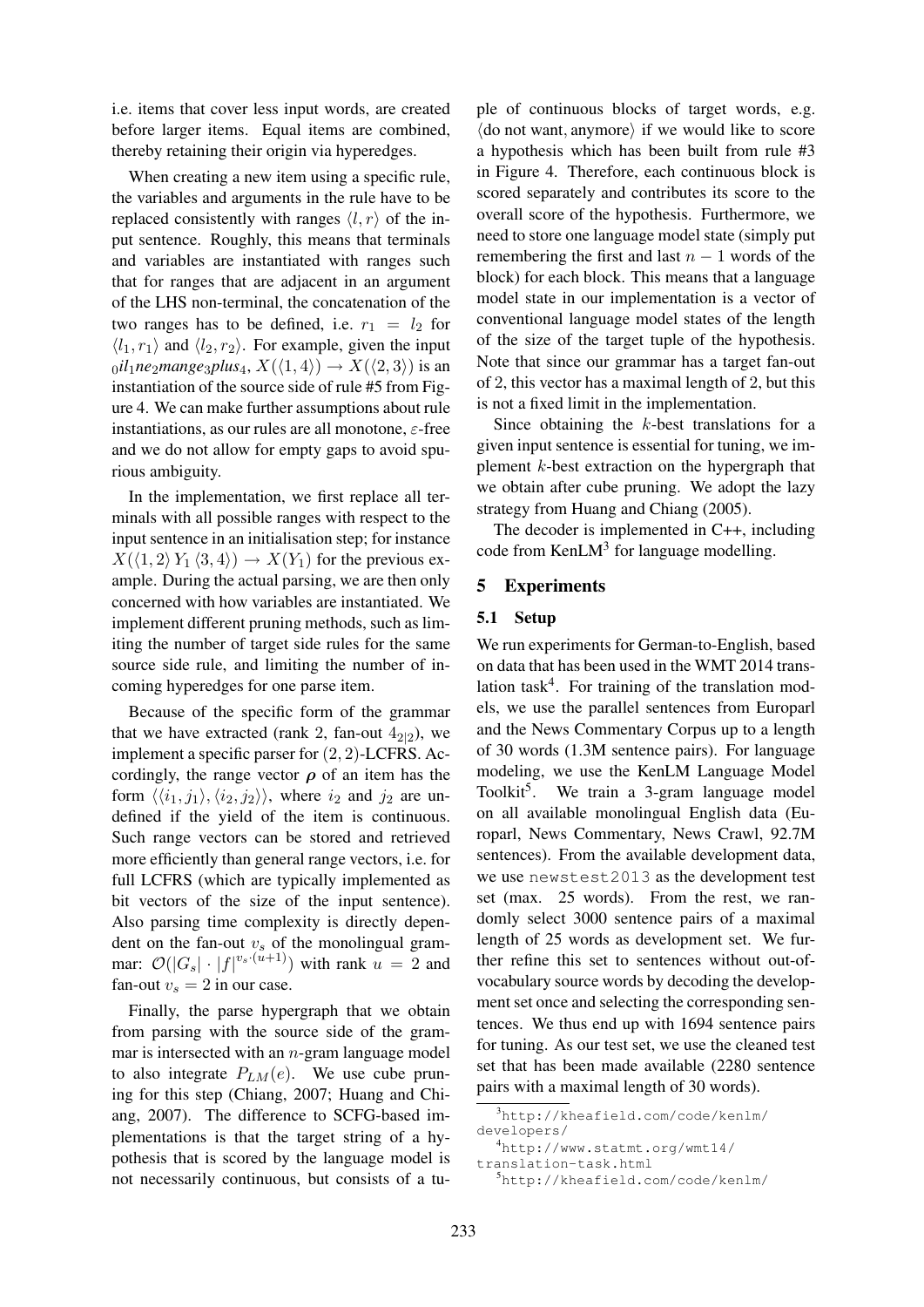We normalize the punctuation, tokenize and truecase all our data using the scripts that are available in Moses<sup>6</sup> (Koehn et al., 2007). Furthermore, we perform compound splitting for German, also with the script provided in Moses.

The training data is word-aligned by running multi-threaded GIZA++ in both directions and then symmetrizing the alignments using the grow-diag-final-and heuristics as implemented in the Moses training script (step 1–4). Lexical translation probabilities are also emitted as part of this pipeline. For grammar extraction, we limit the length of initial phrases and the number of words in a gap to 10. We neither allow unaligned words at edges of initial phrases nor unaligned blocks.

Before decoding a data set with our decoder, we filter the large translation grammar with respect to the input data by extracting per-sentencegrammars. These only contain rules whose terminals match the words in the sentence to translate.

For the reported results, we set the buffer size for cube pruning to 400. We do not limit the number of words a non-terminal can span. We neither restrict the number of incoming hyperedges for the parse items nor the number of target side rules for the same source side rule.

Tuning the feature weights is done with minimum error rate training (Och, 2003), maximizing BLEU-4 (Papineni et al., 2002) and using the 200 best translations. For our own decoder, we use the very flexible implementation Z-MERT v1.50 (Zaidan, 2009). For Moses, we use the provided tuning script mert-moses.pl.

All reported BLEU scores have been calculated with the Moses script multi-bleu.perl, using the lowercase option  $-1c$ . Because of the variance that is introduced by tuning, we repeated each experiment four times and report the average of the final BLEU scores as well as the standard deviation.

#### 5.2 Results

We compare different versions of our system against each other. The baseline is a system which uses only SCFG rules, i.e. a hierarchical phrasebased system. We refer to it as  $SYS(1,1)$ , as it uses an SLCFRS of fan-out  $2_{1|1}$ . SYS(1,2) is a system which uses a grammar of fan-out  $3_{1|2}$ , i.e. it builds only continuous constituents on the source side,

|              |       | devtest     |      | test  |      |
|--------------|-------|-------------|------|-------|------|
| system       | feat  | <b>BLEU</b> | std  | BLEU  | std  |
| SYS(1,1)     |       | 24.13       | 0.10 | 23.23 | 0.11 |
| SYS(1,2)     |       | 23.39       | 0.32 | 23.24 | 0.09 |
| SYS(2,1)     |       | 24.17       | 0.09 | 23.41 | 0.06 |
| SYS(2,2)     |       | 23.90       | 0.13 | 22.90 | 0.03 |
| SYS(2,2)     | S     | 24.06       | 0.23 | 23.17 | 0.19 |
| SYS(2,2)     | т     | 24.20       | 0.15 | 23.35 | 0.04 |
| SYS(2,2)     | $S+T$ | 24.18       | 0.20 | 23.32 | 0.13 |
| <b>MOSES</b> |       | 24.33       | 0.08 | 23.34 | 0.20 |

Table 1: Averaged BLEU scores over four tuning runs; the feat column indicates whether additional source/target gap degree features have been used

but allows for discontinuous constituents with two blocks on the target side.  $SYS(2,1)$  is the analogous system which restricts the target side to continuous constituents. Finally, SYS(2,2) uses an SLCFRS of fan-out  $4_{2|2}$ .

Table 1 displays the main results. Allowing gaps on the source and the target side  $(SYS(2,2))$ leads to a decline in BLEU score compared to the baseline. We hypothesize that this is due to weak probability estimates because of data sparseness and the additional ambiguity that is caused by the new rules with discontinuities. However, when adding the features about the gap degree of the rules used in the derivation, the model has an additional way of influencing which kind of rules are used. Especially controlling for the target gap degree turns out to be important and leads to a small improvement in BLEU score. Note, however, that rules with target gaps are not totally dismissed when this feature is switched on. Usage of rules with a target gap goes down from on average 734.5 rules in  $SYS(2,2)$  to on average 76.5 rules in  $SYS(2,2)$ -T in the test set. They are used less often, but, it seems, in a more controlled and sensible way.

This tendency is further confirmed with the experiments in which the discontinuous rules are only used on one side. While restricting the source side derivations to continuous yields does not improve the BLEU score (it rather severely degrades it in the case of the devtest set), restricting the target side derivations leads to a small improvement in BLEU score, and even to the best system for the test set. This is in particular interesting with respect to translation times since restricting the target side to continuous yields means removing the additional complexity that target gaps mean for the

<sup>6</sup>http://www.statmt.org/moses/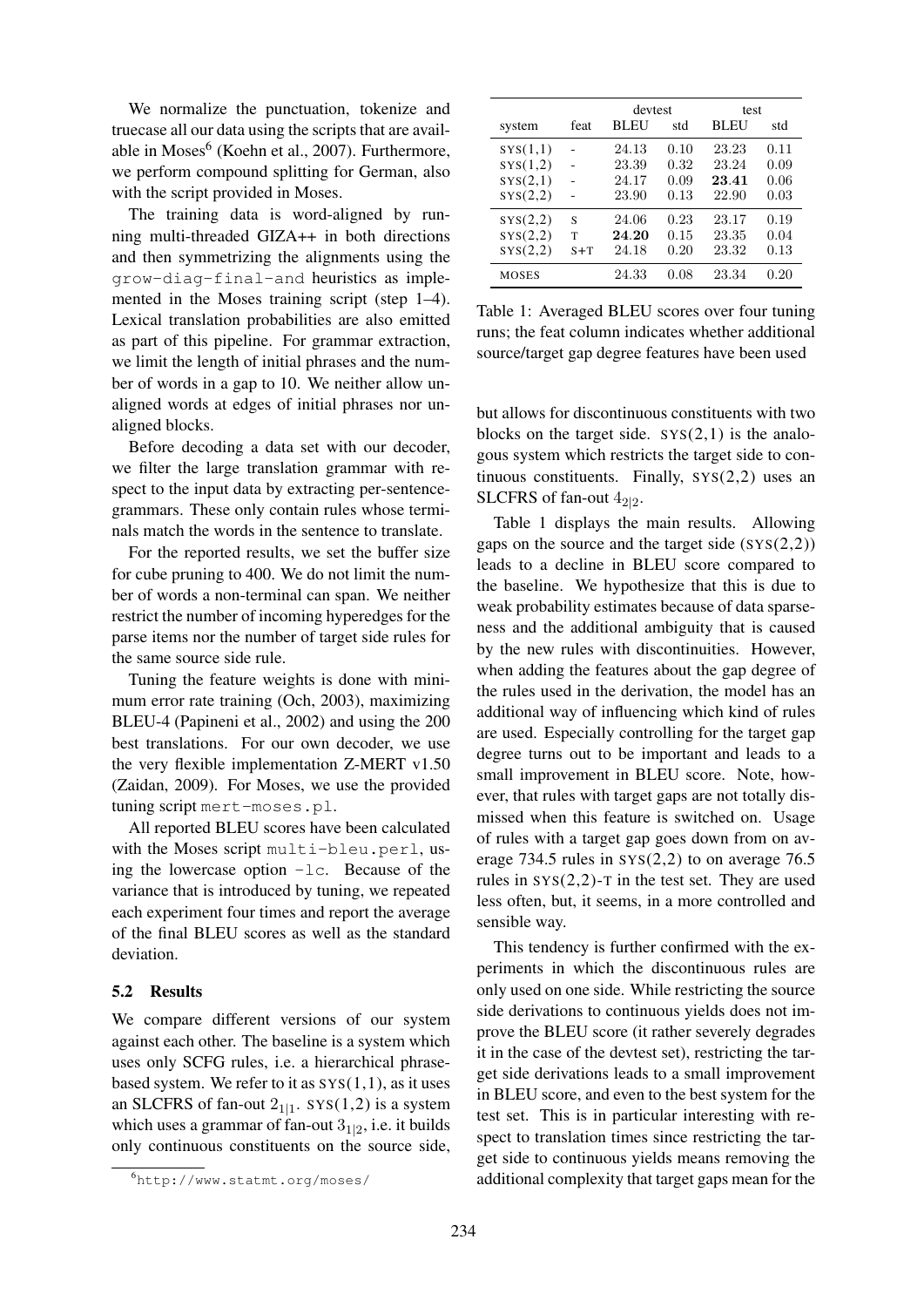|    | SYS(1,1) | SYS(2,1) | $=$ |
|----|----------|----------|-----|
| e1 | 43       | 49       | З   |
| e2 | 46       | 47       |     |

Table 2: Result of the manual system comparison

|    |          | e <sub>2</sub> |          |     |  |
|----|----------|----------------|----------|-----|--|
|    |          | SYS(1,1)       | SYS(2,1) | $=$ |  |
|    | SYS(1,1) | 29             | 13       |     |  |
| e1 | SYS(2,1) | 15             | 33       |     |  |
|    |          | 2              |          |     |  |

Table 3: Confusion matrix of the decisions of the manual evaluation

language model integration (see Section 4).

We also report results for the hierarchical phrase-based system in Moses trained on the same data as our systems. We tried to use the same settings as for our comparable system  $SYS(1,1)$ . However, given the number of parameters during training and decoding, the various interpretations thereof and numerous implementation details to consider, it is not too surprising that the Moses system actually produces different translations than ours. The reported numbers merely serve as a point of reference, indicating that the translations produced by our system are not totally far off.

#### 5.3 Manual Evaluation

We furthermore performed a manual evaluation in form of a system comparison using our own installation of the Appraise tool (Federmann, 2012). We compare the baseline  $SVS(1,1)$  against  $SVS(2,1)$ , the best-performing setup on the test set. For each of them, we randomly selected one of the four configurations that lead to the reported averaged BLEU score. We then selected those translations of the test set where  $SYS(2,1)$  uses at least one SLCFRS rule with a discontinuity (95 sentences).

We asked two native speakers of English (e1, e2) with basic knowledge of German to evaluate our test sentences. They were shown the source sentence, a reference translation, the  $sys(1,1)$ translation and the  $SYS(2,1)$  translation. The latter two were presented anonymized and in random order. The options for the evaluators were (a) translation A is better than B, (b) translation B is better than A, and (c) translations A and B are of equal quality. We specifically asked them to use option (c) as rarely as possible.

Table 2 shows the results. While our human

evaluators do not demonstrate a clear preference for one of the systems, there is, however, a slight preference for the system that uses discontinuous rules  $(SYS(2,1))$ . In spite of the inter-annotator agreement being not very high (Cohen's  $\kappa$  =  $(0.338)$ , the tendency for  $SYS(2,1)$  is also perceivable for the translations for which the evaluators agree in their decisions, see Table 3.

#### 5.4 Translation Example

We finish this section with an actual translation example. It is picked because it makes crucial use of the discontinuous SLCFRS rules. It is taken from the test set.

In Figure 5, the following rule, which has a fanout of 2 on the source side, leads to an overall grammatical sentence structure and a meaningful translation:

$$
\langle\,X(\text{wire}\, ,Y_1\,\text{gewesen}\,Y_2)\rightarrow X_{[\underline{1}]}(Y_1)X_{[\underline{2}]}(Y_2)\, ,
$$

$$
X(\text{would have been } Y_1 Y_2) \to X_{\text{II}}(Y_1) X_{\text{II}}(Y_2)
$$

The rule derives the synchronous constituent labelled  $X_{\boxed{4}}$  in Figure 5. Besides providing a correct verbal translation in a specific tense, it also establishes a relationship to the adjective  $(X_{\boxed{1}})$  and the infinitive subordinate clause  $(X_{\boxed{2}})$ , thereby still leaving room for the adverb in terms of the gap on the source side. The adverb is then introduced with the following rule, leading to the constituent labelled  $X_{\boxed{5}}$  in Figure 5:

$$
\langle X(Y_1 \text{ damit auch } Y_2) \to X_{\square}(Y_1, Y_2),
$$
  

$$
X(\text{also } Y_1) \to X_{\square}(Y_1) \rangle
$$

This rule can be seen as capturing the different placement of the adverb *auch*/*also* in German and English.

Note that the alignment that is induced by the  $SYS(2,1)$  derivation is also derivable with a  $2_{1|1}$ -SLCFRS. One general possibility is to allow rules of rank  $u > 2$ . Another possibility is to put the individual phrases together in a different order and hierarchy. For example, in an SCFG rule, the discontinuous verb phrase could be combined with the adjective and the adverb first, which leads to a continuous constituent. Then the subordinate clause would be added in a later derivation step. However, in the derivation for the best translation of  $SYS(1,1)$ , this does not happen because a corresponding specific rule has not been learned. The translation produced by  $SYS(1,1)$  is not grammatical and misses important concepts, such as *geeignet* (*suitable*).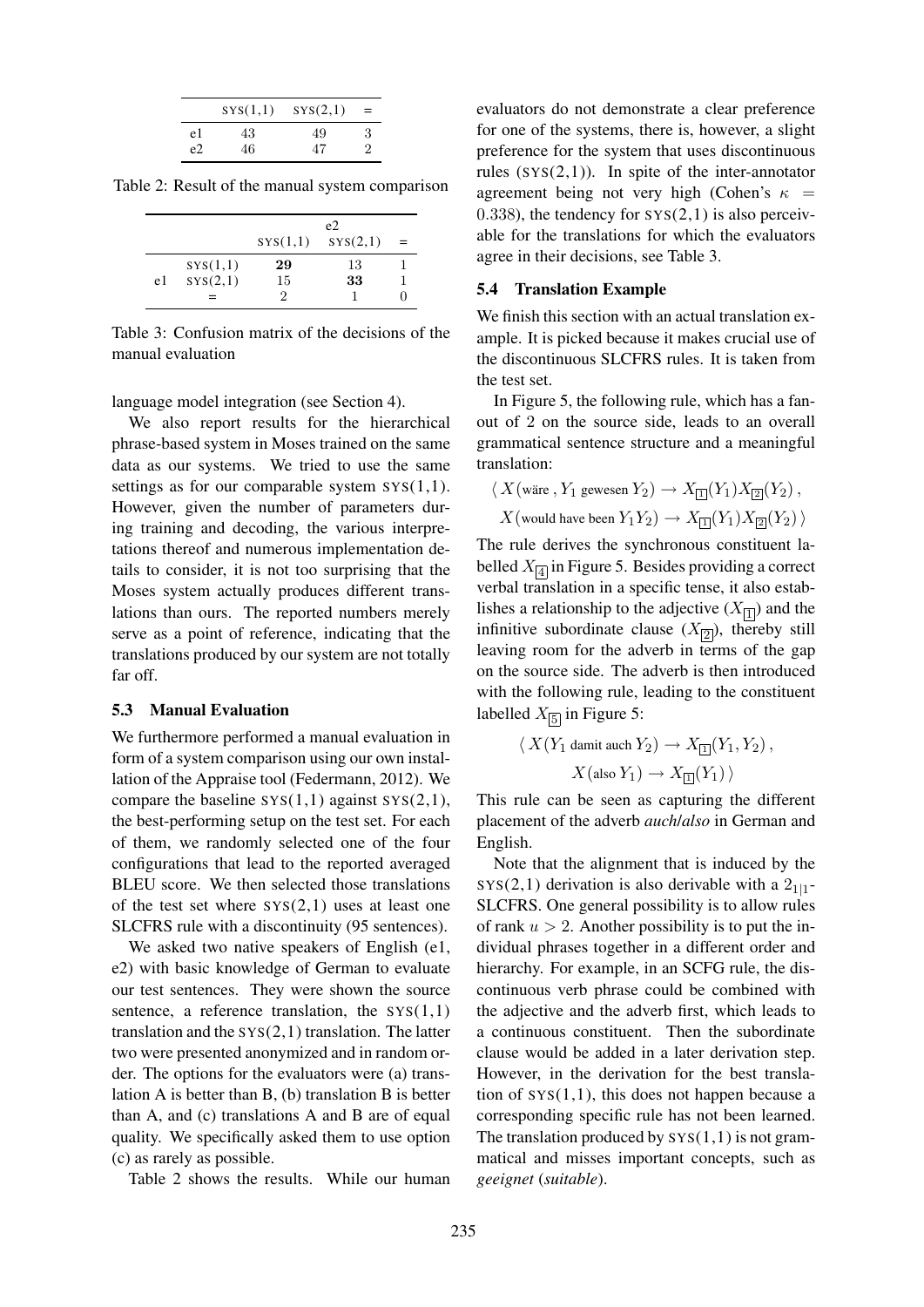

*Source:* er wäre damit auch geeignet gewesen, um die ... zu fördern

*Reference:* it would thus be suitable to assist . . .

 $SYS(1,1)$ : it would also have to be. in order to promote the . . .

 $SYS(2,1)$ : he also would have been appropriate to promote the . . .

Figure 5: Test sentence with translations provided by the SCFG and the SLCFRS system, including the derivation of the SLCFRS system  $sys(2,1)$ .

### 6 Related Work

Several other translation models have been proposed which are expressive enough to generate the complex alignment configurations in Figure 1. Most notably, Galley and Manning (2010) propose a phrase-based translation system which allows for discontinuous phrase pairs, building upon the idea of a translation model proposed by Simard et al. (2005). They evaluate their system on a Chineseto-English translation task and achieve some improvement in BLEU score over a phrase-based and a hierarchical phrase-based system. Unfortunately, we could not evaluate directly against their approach since the current documentation<sup>7</sup> of their system, Phrasal (Green et al., 2014), does not mention the discontinuous phrases anymore. We also could not obtain the data sets they used for their experiments.

In some sense, our work is the hierarchical, treebased counterpart to the phrase-based approach of Galley and Manning (2010). This means that our translation grammar rules unify two types of "gaps" of previous approaches: (a) gaps in the sense of non-terminals that are inserted into longer phrases when hierarchical rules are created, as in Chiang (2007); their purpose is a better generalization of the translation rules, and (b) gaps in the sense of discontinuities in the yield of a translation rule, on the source side, on the target side or both, driven by the idea of allowing for more flexible phrases such that generated alignment structures are not restricted.

Besides the suggestion of Kaeshammer (2013) to use SLCFRS as the translation grammar formalism, which we have detailed and implemented in this work, Søgaard (2008) proposes to apply range concatenation grammar, an even more expressive formalism than LCFRS, and to use its ability to copy substrings during the derivation. This approach has downsides, such as no tight probabilities estimators, which are mentioned in Søgaard and Kuhn (2009).

An early advocate of translation modeling beyond context-free grammar formalisms is Melamed, who proposes to use Generalized Multitext Grammars, which are weakly equivalent to LCFRS (Melamed, 2004; Melamed et al., 2004). The incentive for this lies in linguistically motivated translation grammars and the general observation that discontinuous constituents are necessary for monolingual modelling of syntax.

### 7 Conclusions and Future Work

With this work, we extend the hierarchical phrasebased machine translation approach to discontinuous phrases, using SLCFRS as the translation grammar formalism. Since SLCFRS is a direct

 $^{7}$ http://www-nlp.stanford.edu/wiki/ Software/Phrasal, accessed on June 27, 2015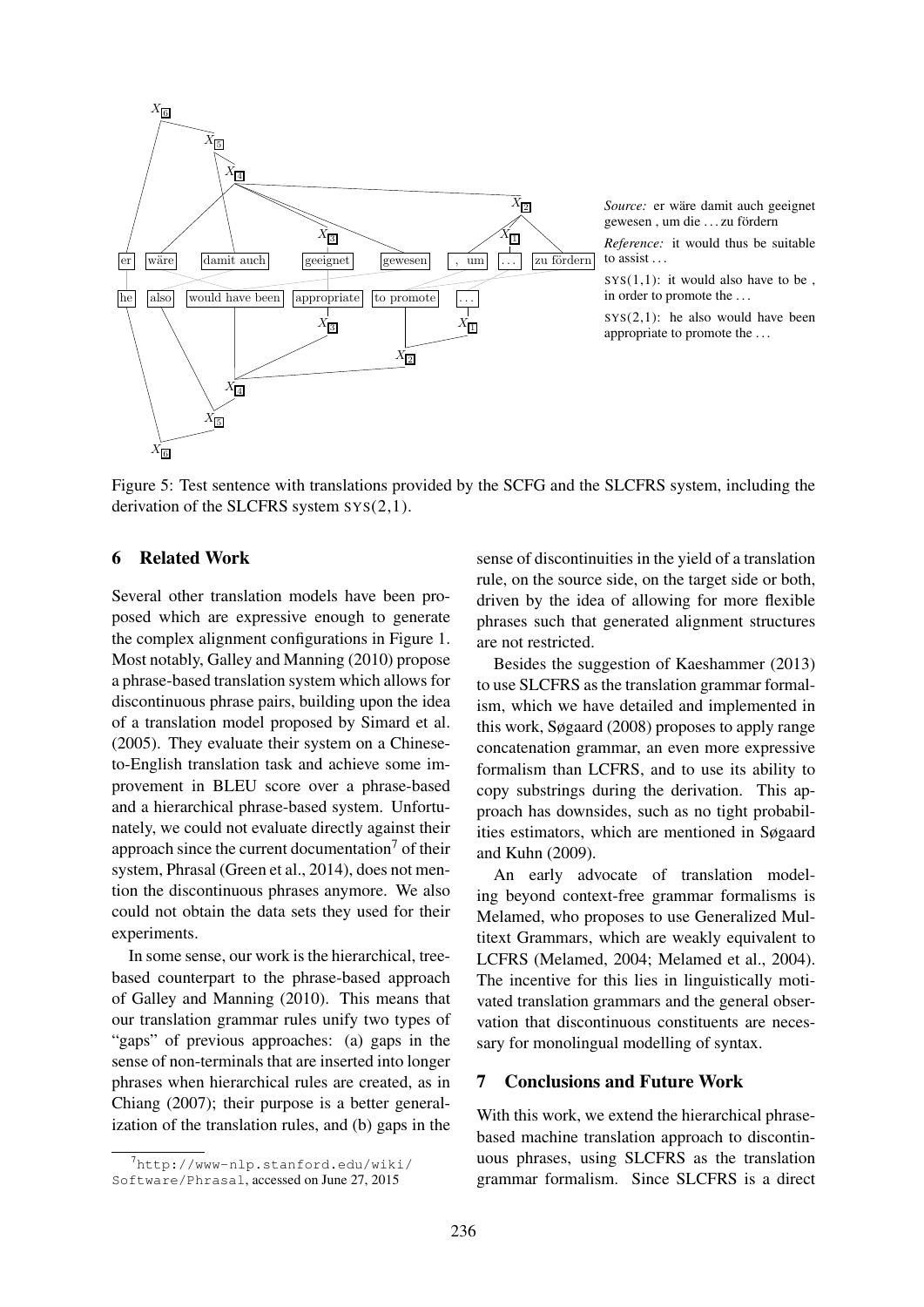extension to SCFG, previous work on hierarchical phrase-based translation, in particular the model definition, training and decoding, can be extended to SLCFRS in a more or less direct manner. Evaluating our new system on a German-to-English translation task revealed a modest improvement in BLEU score over the SCFG baseline. Human evaluators showed a slight preference for translations produced by the SLCFRS system.

In the future, we will evaluate our approach on other language pairs, for example Chinese-English which has been used in related work. Furthermore, we would like to make use of recent advances in monolingual parsing of discontinuous constituents and use phrase-structure trees supporting discontinuous constituents for tree-based machine translation.

#### Acknowledgments

I would like to thank Laura Kallmeyer and Wolfgang Maier for discussions and comments and the reviewers for their suggestions. This research was funded by the German Research Foundation as part of the project *Grammar Formalisms beyond Context-Free Grammars and their use for Machine Learning Tasks*. Computational support and infrastructure was provided by the *Centre for Information and Media Technology* (ZIM) at the University of Düsseldorf (Germany).

#### References

- Eberhard Bertsch and Mark-Jan Nederhof. 2001. On the complexity of some extensions of rcg parsing. In *IWPT*.
- Pierre Boullier. 1998. Proposal for a Natural Language Processing syntactic backbone. Technical Report 3342, INRIA.
- David Chiang. 2005. A hierarchical phrase-based model for statistical machine translation. In *Proceedings of the 43rd Annual Meeting on Association for Computational Linguistics*, pages 263–270.
- David Chiang. 2007. Hierarchical phrase-based translation. *Computational Linguistics*, 33(2):201–228.
- Christian Federmann. 2012. Appraise: An opensource toolkit for manual evaluation of machine translation output. *The Prague Bulletin of Mathematical Linguistics*, 98:25–35, September.
- Daniel Fernández-González and André Martins. 2015. Parsing as reduction. *arXiv preprint arXiv:1503.00030*.
- Michel Galley and Christopher D. Manning. 2010. Accurate non-hierarchical phrase-based translation. In *Human Language Technologies: The 2010 Annual Conference of the North American Chapter of the Association for Computational Linguistics*, pages 966–974.
- Spence Green, Daniel Cer, and Christopher D. Manning. 2014. Phrasal: A toolkit for new directions in statistical machine translation. In *Proceedings of the Ninth Workshop on Statistical Machine Translation*, pages 114–121. Association for Computational Linguistics.
- Hieu Hoang and Philipp Koehn. 2010. Improved translation with source syntax labels. In *Proceedings of the Joint Fifth Workshop on Statistical Machine Translation and MetricsMATR*, pages 409–417. Association for Computational Linguistics.
- Liang Huang and David Chiang. 2005. Better k-best parsing. In *Proceedings of the Ninth International Workshop on Parsing Technology*, pages 53–64. Association for Computational Linguistics.
- Liang Huang and David Chiang. 2007. Forest rescoring: Faster decoding with integrated language models. In *Annual Meeting-Association For Computational Linguistics*, volume 45, page 144.
- Miriam Kaeshammer and Anika Westburg. 2014. On complex word alignment configurations. In *Proceedings of the Ninth International Conference on Language Resources and Evaluation (LREC'14)*, pages 1773–1780, Reykjavik, Iceland, May.
- Miriam Kaeshammer. 2013. Synchronous linear context-free rewriting systems for machine translation. In *Proceedings of the Seventh Workshop on Syntax, Semantics and Structure in Statistical Translation*, pages 68–77. Association for Computational Linguistics.
- Laura Kallmeyer and Wolfgang Maier. 2013. Datadriven parsing using Probabilistic Linear Context-Free Rewriting Systems. *Computational Linguistics*, 39(1).
- Laura Kallmeyer. 2010. *Parsing beyond context-free grammars*. Springer Science & Business Media.
- Philipp Koehn, Franz Josef Och, and Daniel Marcu. 2003. Statistical phrase-based translation. In *Proceedings of the 2003 Conference of the North American Chapter of the Association for Computational Linguistics on Human Language Technology*, pages 48–54. Association for Computational Linguistics.
- Philipp Koehn, Hieu Hoang, Alexandra Birch, Chris Callison-Burch, Marcello Federico, Nicola Bertoldi, Brooke Cowan, Wade Shen, Christine Moran, Richard Zens, et al. 2007. Moses: Open source toolkit for statistical machine translation. In *Proceedings of the 45th annual meeting of the ACL on interactive poster and demonstration sessions*, pages 177–180. Association for Computational Linguistics.